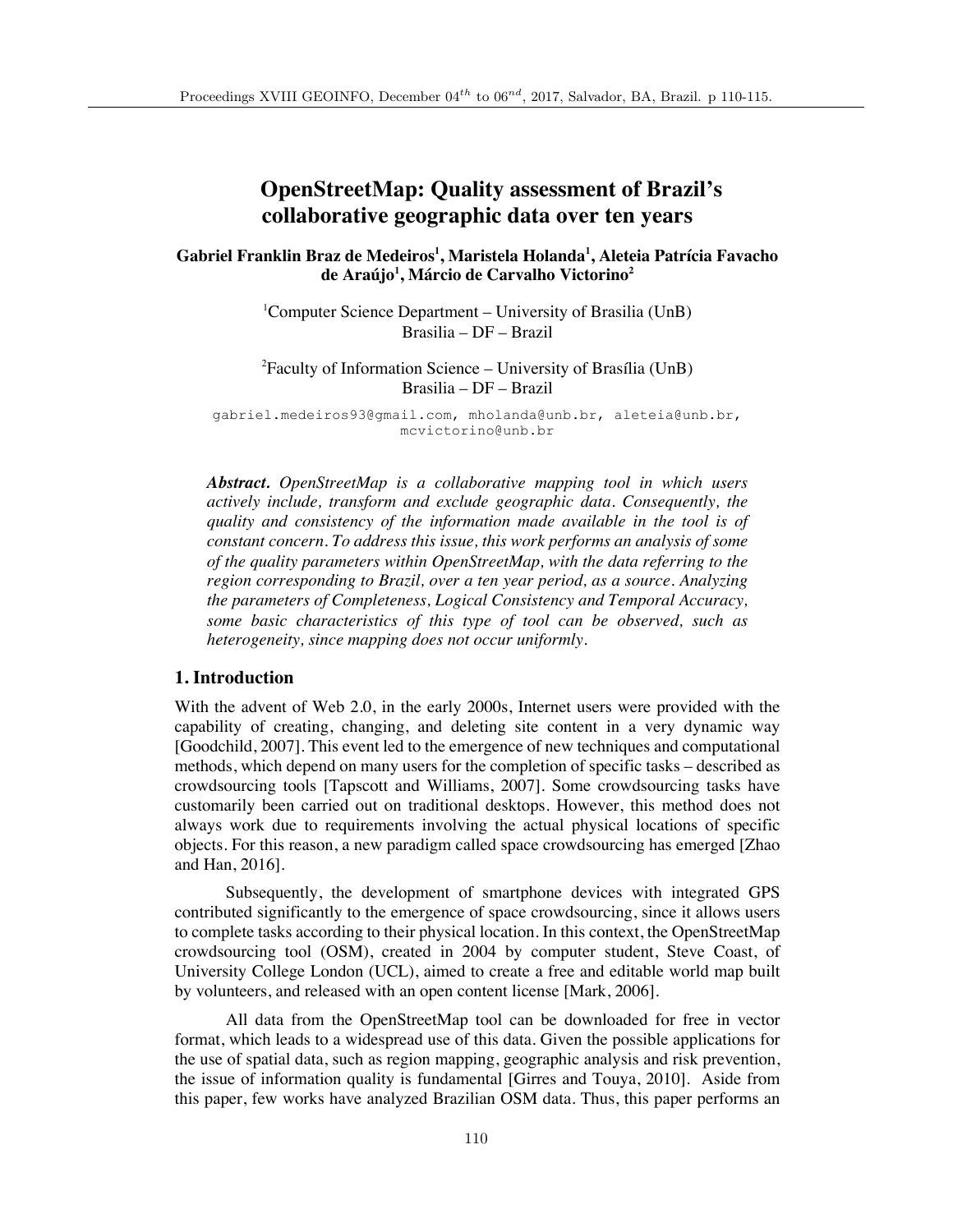analysis on the quality of the data inserted in the OpenStreetMap tool in the region corresponding to Brazil over a nine-year period, between the years of 2007 and 2016.

This paper is structured in the following sections: in Section 2 related works are presented. In Section 3, the quality parameters to be analyzed with the completion of this work. Section 4, presents the methodology for the development of the work. In Section 5, the obtained results are presented; Section 6 presents the conclusion and future work.

### **2. Related Work**

In recent years, several researchers have already proposed different investigations into the quality of data in the OpenStreetMap tool. One of the precursors of these researches was Mordechai Haklay (2010), who conducted a study comparing the database of the OSM tool with the database of official agencies of London in the year of 2008.

Girres and Touya (2010) analyzed quality parameters such as geometric accuracy, semantic accuracy, completeness, logical consistency, and temporal accuracy within the OpenStreetMap database in France. Mondzech and Sester (2011) performed a data quality assessment of the OpenStreetMap tool in Germany, comparing the OSM database with the ATKIS software base. Barron et al. (2014) developed a framework for analyzing parameters, such as road network completeness and positional accuracy, comparing data from the cities of San Francisco (USA), Madrid (Spain) and Yaoundé (Cameroon).

Following the related work, though differing contextually, by focusing on the region corresponding to Brazil, this paper presents analysis on some quality parameters within the OSM tool in relation to the Brazilian collaborative geographic data.

## **3. Quality Parameters**

Several elements (or components) have been proposed with the aim of describing and measuring the quality of geographic databases. These elements are called quality parameters, and some of these parameters are described below [Girres and Touya, 2010]:

- Completeness Measures the relationship between absence (omission) and the presence of data or attributes in a database;
- Logical Consistency Evaluates the degree of internal consistency, analyzing modeling rules and specifications;
- Temporal Accuracy Evaluates the updating of the database as time passes.

This paper presents the evaluation of these quality parameters, beginning with the completeness of the name attribute, present in the OpenStreetMap tool objects. Next, the parameter of the logical consistency was evaluated when the presence of buildings modeled as point and polygon was verified, which could suggest a duplication of the data. Finally, the parameter of temporal accuracy was also evaluated when performing an analysis of the data insertion between the period of 2007 and 2016.

## **4. Methodology**

This paper used the same methodology presented by [Medeiros and Holanda, 2017]. Thus, the file FullHistory.osm, containing the history with all the objects inserted in the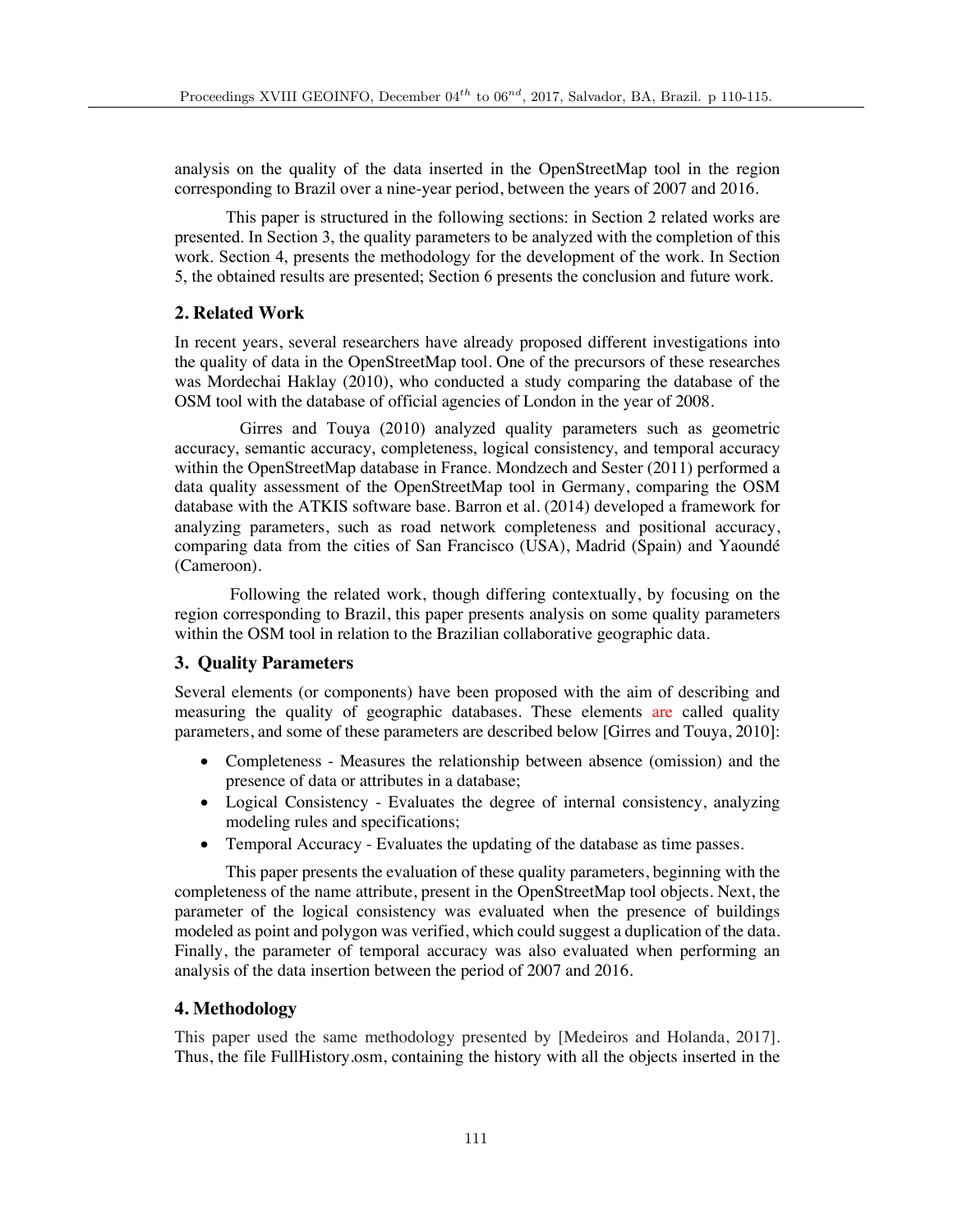tool OpenStreetMap was downloaded. Next, the osmconvert<sup>1</sup> tool was used, to extract the data referring only to Brazil. For this, the file Brazil.poly was utilized, since it contains the polygon with the respective geographical delimitations of the country, Brazil.

After processing FullHistory.osm and Brazil.poly files in the osmconvert tool, a new file was generated, which was called BrazilHistory.osm. This new file was processed in the  $\rm{osm2pgsql}^2$  tool, which was responsible for importing the data into the PostgreSOL Database Management System (DBMS). PostGIS and Hstore extensions were used to manipulate spatial data, and to transform the metadata contained in the BrazilHistory.osm file into tags in the key-value format, respectively. The data visualization was done by QGIS software. Figure 1 presents an abstract architecture of the tools used in the analysis of this paper, divided into two layers: one layer for data collection and another for visualization and analysis of the data.



**Figure 1. Architecture for data collection and visualization.**

## **5. Results**

OpenStreetMap works with three basic primitive types: nodes, ways, and relations. However, the osm2pgsql tool, when importing the data into the PostgreSQL DBMS, performs the conversion of these primitive types to the basic types used to represent data in vector format: points, lines, and polygons.

In this way, points symbolize objects whose location is relevant in the representation, but whose area can be disregarded; lines are used in the representation of paths between points, and the polygons represent objects whose area is relevant in the representation, marking a well-defined region [Monteiro *et al*., 2001].

Since the name attribute is commonly used for identifying the objects in the OpenStreetMap tool, regardless of whether it is referencing a point, line or polygon, this attribute was chosen to indicate data completeness. Thus, to analyze the completeness of the name attribute in the OSM tool, queries were made in the SQL language to search for the percentage of unnamed objects in OpenStreetMap - Brazil, in other words the

<sup>&</sup>lt;sup>1</sup> http://wiki.openstreetmao.org/wiki/Osmconvert [Accessed in September 2017].

<sup>&</sup>lt;sup>2</sup> http://wiki.openstreetmap.org/wiki/Osm2pgsql [Accessed in September 2017].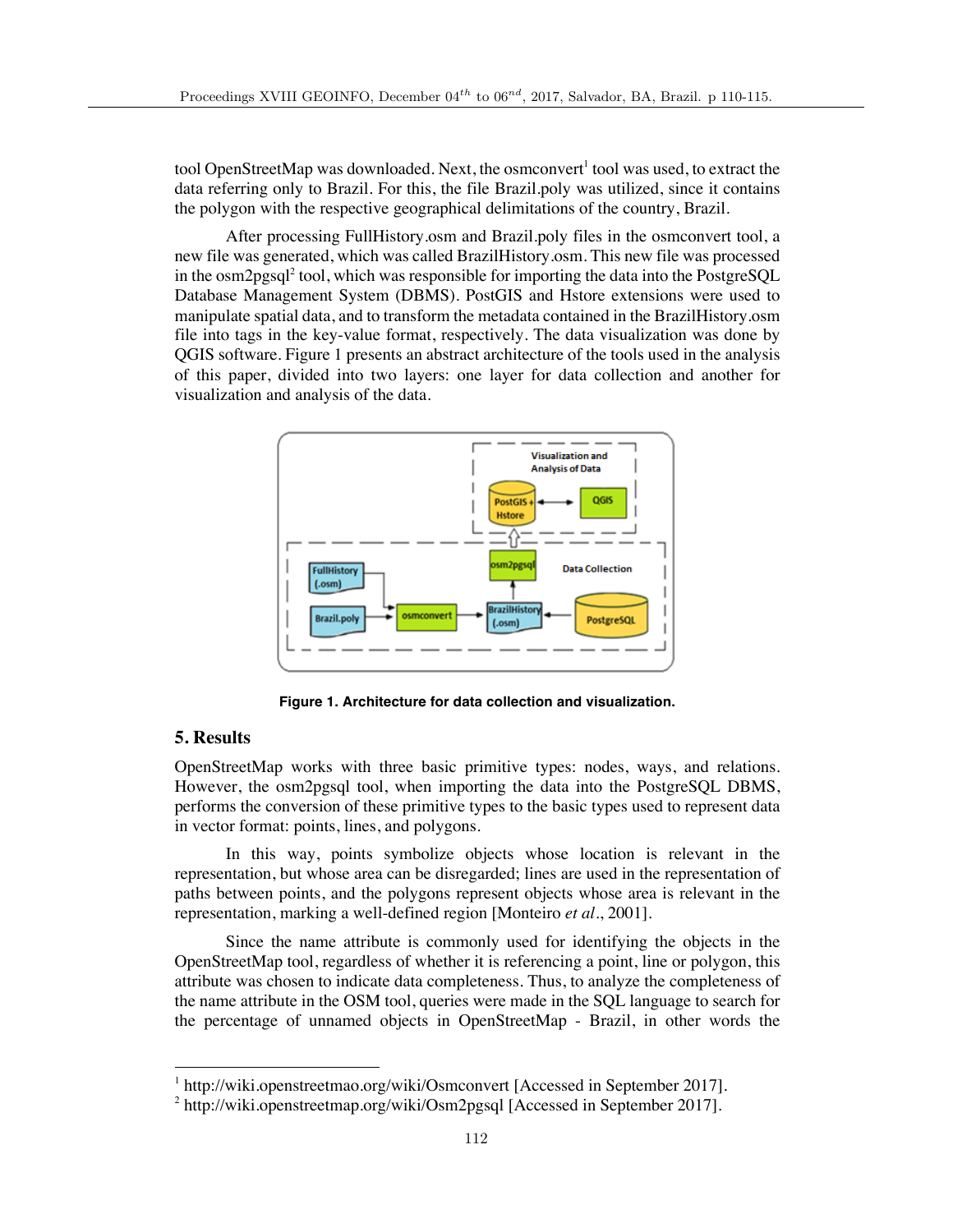percentage of objects that were not associated with the attribute name. The results are depicted in Figure 2.

As illustrated in Figure 2, the percentage of unnamed points varied considerably between 2007 and 2016, reaching a level close to 20% in the year 2009, and it followed a growing trend until the year of 2013, when it reached the level of 83% of unnamed points. Also through Figure 2, the percentage of unnamed lines varied little, being constantly in the range between 70% and 90%.



**Figure 2. Percentage of unnamed objects in OSM – Brazil.**

Since the OpenStreetMap tool is suitable for routing, some analyses have been carried out regarding the insertion of Brazilian road data. Thus, Figure 3 illustrates the evolution of named highways in OSM - Brazil in relation to the years 2008, 2010, 2012 and 2014. Figure 3 shows that many highways were only partially named, having a few stretches named, forming several disjointed sections on the maps. In the first years, the participation of the states of Goiás, São Paulo and Rio Grande do Sul is particularly noteworthy, especially in the year 2012. In the North Region, the Transamazon Highway is almost entirely named within the OpenStreetMap tool. However, there is a greater concentration of designated highways in the Southeast of the country.

Figure 3 also reveals an important aspect of the Temporal Accuracy attribute, which is the heterogeneity in the users' collaboration with the tool over time. Figure 3, clearly shows that the OpenStreetMap objects underwent more major changes between the years 2008 and 2012, than between the years 2014 and 2016, even though both periods were made up of a four-year interval.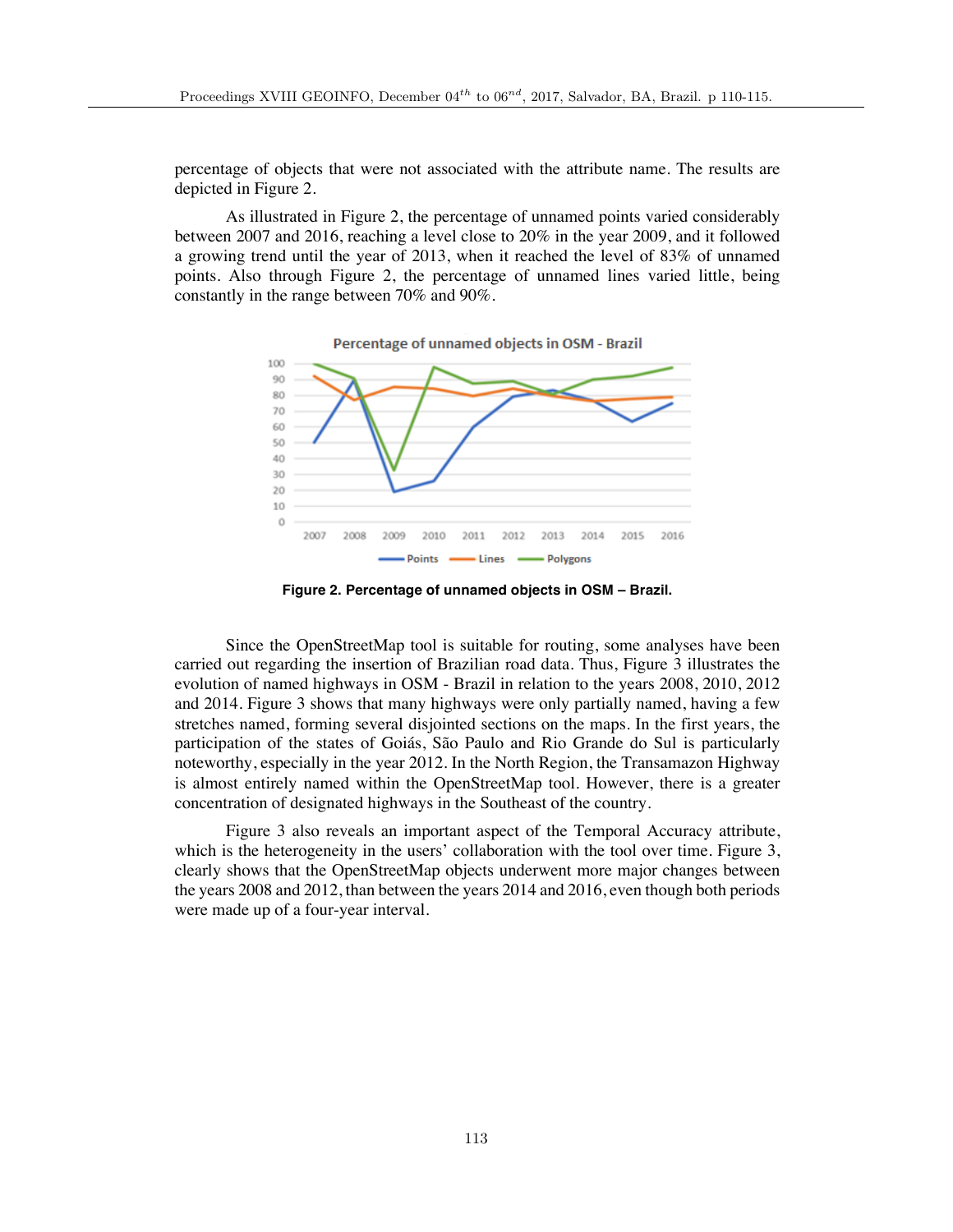

**Figure 3. Insertion of named highways in OSM – Brazil.**

For the analysis of the Logical Consistency parameter, it is important to observe the rules of modeling and specifications. For example, Figure 4 illustrates the number of buildings that were modeled as both point and polygon in OpenStreetMap – Brazil.





Figure 4 shows that there was an increase in the number of buildings modeled as both point and polygon in the OSM - Brazil, highlighting that the jump occurred between the years 2014 and 2015. This fact could indicate a duplication of data within the OpenStreetMap tool.